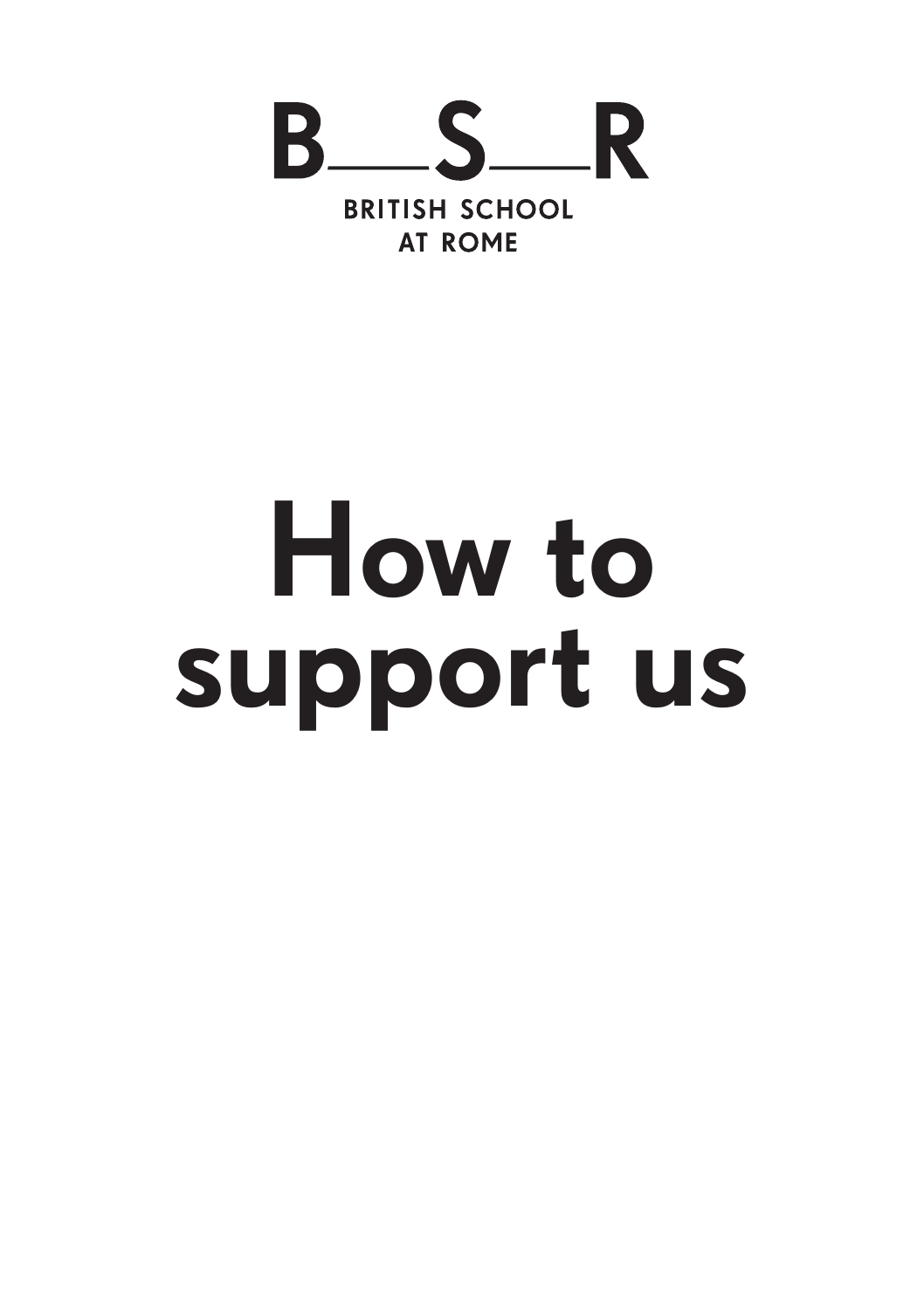### Become a Member

| I wish to support the BSR through Membership and would like to make this gift by:                                                                                                                                                    |             |                                   | $\Box$ I wish |                                |
|--------------------------------------------------------------------------------------------------------------------------------------------------------------------------------------------------------------------------------------|-------------|-----------------------------------|---------------|--------------------------------|
| Direct Debit                                                                                                                                                                                                                         |             | Sterling cheque / charity voucher |               |                                |
| $\Box$ Credit / debit card                                                                                                                                                                                                           | $\Box$ Cash |                                   |               | $\sqsupset$ /                  |
|                                                                                                                                                                                                                                      |             |                                   |               | : □                            |
|                                                                                                                                                                                                                                      |             |                                   |               | פ ⊏                            |
|                                                                                                                                                                                                                                      |             |                                   |               | ן ∃                            |
| and the control of the control of the control of the control of the control of the control of the control of the                                                                                                                     |             |                                   |               | I                              |
| $City$ $\qquad \qquad$                                                                                                                                                                                                               |             |                                   |               | I                              |
|                                                                                                                                                                                                                                      |             |                                   |               |                                |
| Country <b>Countries and Countries and Countries and Countries and Countries and Countries and Countries and Countries and Countries and Countries and Countries and Countries and Countries and Countries and Countries and Cou</b> |             |                                   |               |                                |
|                                                                                                                                                                                                                                      |             |                                   |               | コェ                             |
|                                                                                                                                                                                                                                      |             | $\Box$ Work                       | $\Box$ Mobile | Higher-l<br>Papers o<br>£50 Me |
| □ This is a new Membership                                                                                                                                                                                                           |             |                                   |               | an addit                       |
| I I am renewing my Membership                                                                                                                                                                                                        |             |                                   |               |                                |
|                                                                                                                                                                                                                                      |             |                                   |               |                                |
| $\Box$ Please send me information on how to leave a bequest to the BSR                                                                                                                                                               |             |                                   |               | US taxpay                      |

 I wish to make a Membership donation of £ and become a(n): I wish to make a Membership donation of £ and become a(n): Ashby Patron (£2,000 and above) | Ashby Patron (£2,000 and above)<br>| Sustaining Member (£500 and above) | Supporting Member (£100 and above)<br>|<br>| Member (£50 and above) Member (£50 and above)  $\frac{1}{2}$  soupplement for the current printed printed printed printed printed printed printed printed printed printed printed printed printed printed printed printed printed printed printed printed printed printed printed Papers of the British School at Romein School at Romeins School at Romeins School at Romeins School at Romeins School at Romeins School at Romeins School at Romeins School at Romeins School at the British School at Romeins  $\Box$  + £15 supplement for online access to all volumes  $\Box$  Institutional Member (£120 and above) + £21 supplement for the current printed *Papers of the British School at Rome*, as well as online access to all volumes of the *Papers of the British School at Rome*

£50 Members may purchase the Papers of the British School at Rome for level Members will receive a copy of the current printed version of the *Papers of the British School at Rome*, as well as online access to all volumes. tional fee.

*US taxpayers wishing to support the work of the BSR should contact the Development Office for further information at development@bsrome.it or on +44 (0)20 7969 5332*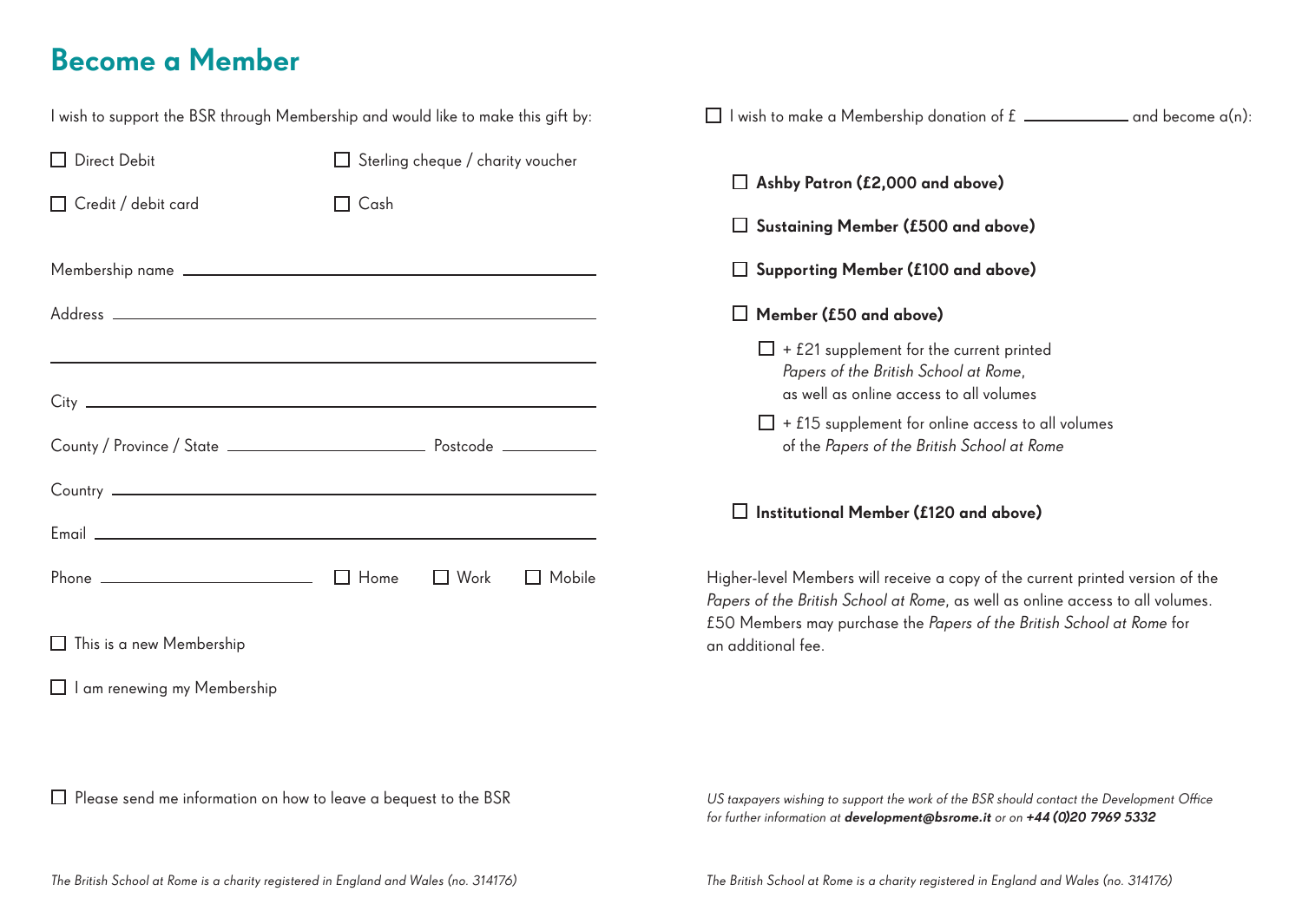## Make a Donation

| □ I wish to make a donation of £ ______________________ to the BSR                                                                                                                                       |                                                                                                                                                                                   |                                  | $\Box$ Please charge the sum of $E$ ______________________ to the following card:     |
|----------------------------------------------------------------------------------------------------------------------------------------------------------------------------------------------------------|-----------------------------------------------------------------------------------------------------------------------------------------------------------------------------------|----------------------------------|---------------------------------------------------------------------------------------|
| An unrestricted gift gives the BSR maximum flexibility to designate funds where the need is greatest.<br>However, if you wish to express a preference for how your donation is spent, please do so here: |                                                                                                                                                                                   | American Express                 | □ Maestro                                                                             |
|                                                                                                                                                                                                          |                                                                                                                                                                                   | $\Box$ MasterCard<br>$\Box$ Visa | □ Visa Debit / Visa Electron                                                          |
| I would like to make this gift by:                                                                                                                                                                       | ,我们也不会有什么。""我们的人,我们也不会有什么?""我们的人,我们也不会有什么?""我们的人,我们也不会有什么?""我们的人,我们也不会有什么?""我们的人                                                                                                  |                                  |                                                                                       |
| □ Direct Debit                                                                                                                                                                                           | $\Box$ Sterling cheque / charity voucher                                                                                                                                          |                                  |                                                                                       |
| □ Credit / debit card                                                                                                                                                                                    | $\Box$ Cash                                                                                                                                                                       |                                  |                                                                                       |
|                                                                                                                                                                                                          |                                                                                                                                                                                   |                                  | (Maestro only)                                                                        |
|                                                                                                                                                                                                          |                                                                                                                                                                                   |                                  |                                                                                       |
|                                                                                                                                                                                                          | ,我们也不能在这里的时候,我们也不能在这里的时候,我们也不能会在这里的时候,我们也不能会在这里的时候,我们也不能会在这里的时候,我们也不能会在这里的时候,我们也                                                                                                  |                                  |                                                                                       |
|                                                                                                                                                                                                          | $City$ $\qquad$                                                                                                                                                                   |                                  |                                                                                       |
|                                                                                                                                                                                                          |                                                                                                                                                                                   |                                  |                                                                                       |
|                                                                                                                                                                                                          |                                                                                                                                                                                   |                                  |                                                                                       |
|                                                                                                                                                                                                          |                                                                                                                                                                                   |                                  |                                                                                       |
|                                                                                                                                                                                                          | $\Box$ Mobile                                                                                                                                                                     |                                  |                                                                                       |
| $\Box$ Please send me information on how to leave a bequest to the BSR                                                                                                                                   |                                                                                                                                                                                   |                                  | Please note: Your credit card details will be destroyed upon receipt of your donation |
| for further information at development@bsrome.it or on +44 (0)20 7969 5332                                                                                                                               | US taxpayers wishing to support the work of the BSR should contact the Development Office<br>The British School at Rome is a charity registered in England and Wales (no. 314176) |                                  | The British School at Rome is a charity registered in England and Wales (no. 314176)  |

Pay by Credit or Debit Card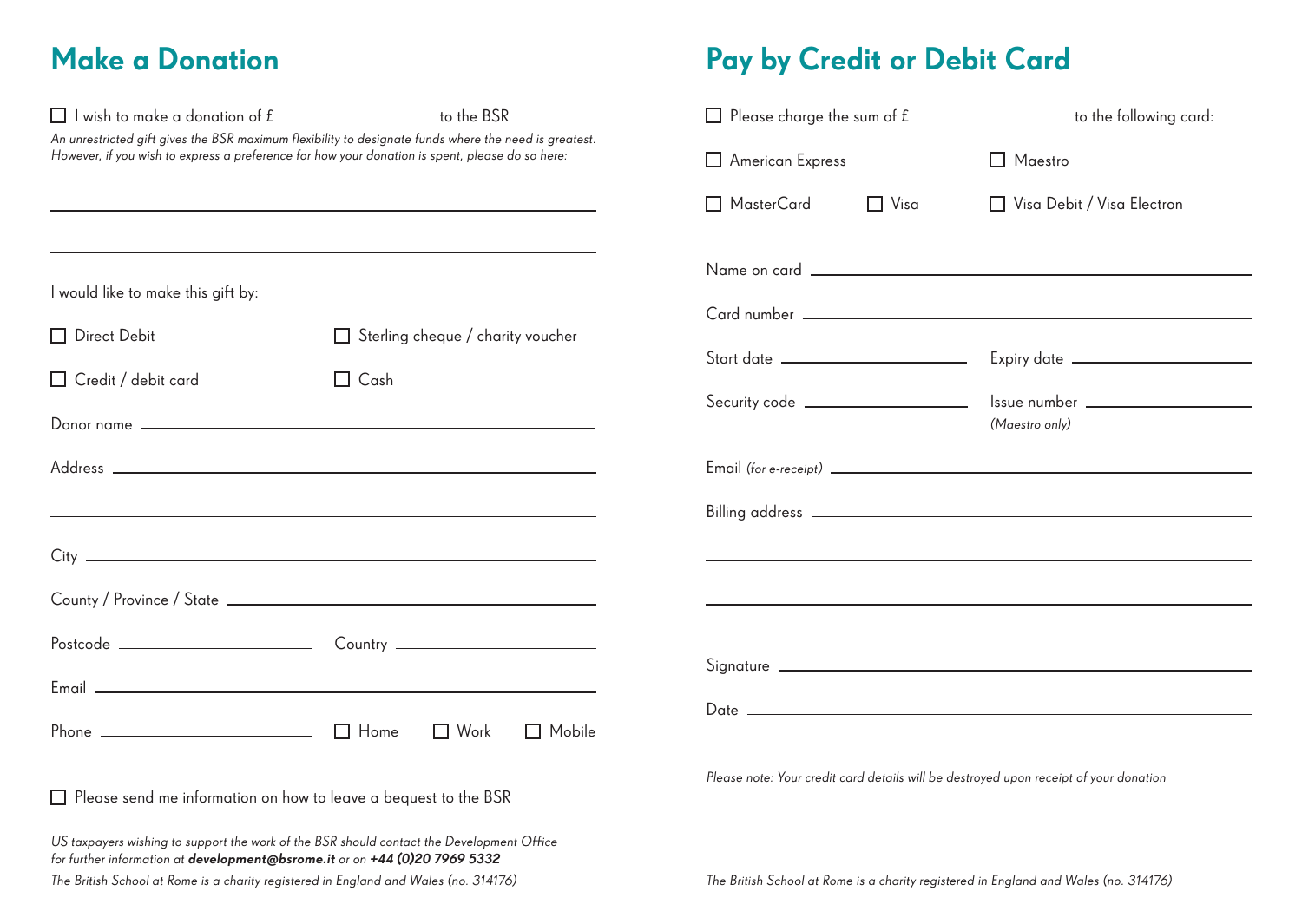



#### Instruction to your Bank or Building Society to pay by Direct Debit



Name and full postal address of your Bank or Building Society

| To: The Manager                                                 | <b>Bank / Building Society</b> |
|-----------------------------------------------------------------|--------------------------------|
| Address                                                         |                                |
|                                                                 |                                |
|                                                                 | Postcode                       |
| Name(s) of account holder(s)                                    |                                |
|                                                                 |                                |
| Bank / Building Society account number                          | Branch sort code               |
|                                                                 |                                |
| Reference number (for British School at Rome official use only) |                                |
|                                                                 |                                |
| Instruction to your Bank or Building Society                    |                                |

#### Instruction to your Bank or Building Society

Please pay the British School at Rome Direct Debits from the account detailed in this Instruction subject to the safeguards assured by the Direct Debit Guarantee. I understand that this Instruction may remain with the British School at Rome and, if so, details will be passed electronically to my Bank / Building Society.

| Signature(s) | Date |
|--------------|------|
|              |      |

The British School at Rome is a charity registered in England and Wales (no. 314176) Banks and Building Societies may not accept Direct Debit Instructions for some types of account

## Add Gift Aid

#### Charity Gift Aid Declaration (UK taxpayers only)

Boost your donation by 25p of Gift Aid for every £1 you donate Gift Aid is reclaimed by the British School at Rome from the tax you pay for the current tax year. Your address is needed to identify you as a current UK taxpayer.

#### In order to Gift Aid your donation you must tick the box below:

|                                                                   | . and any |
|-------------------------------------------------------------------|-----------|
| donations I make in the future, or have made in the past 4 years, |           |
| to the <b>British School at Rome</b>                              |           |

I am a UK taxpayer and understand that if I pay less Income Tax and / or Capital Gains Tax than the amount of Gift Aid claimed on all my donation in that tax year it is my responsibility to pay any difference.

| Surname                                                                               |  |  |
|---------------------------------------------------------------------------------------|--|--|
|                                                                                       |  |  |
|                                                                                       |  |  |
|                                                                                       |  |  |
| Postcode __________________________                                                   |  |  |
| Please notify the British School at Rome if you:<br>- wish to cancel this declaration |  |  |

- change your name or home address
- no longer pay sufficient tax on your income and / or capital gains

If you pay Income Tax at the higher or additional rate and want to receive the additional tax relief due to you, you must include all your Gift Aid donations on your Self-Assessment tax return or ask HM Revenue and Customs to adjust your tax code.

The British School at Rome is a charity registered in England and Wales (no. 314176)